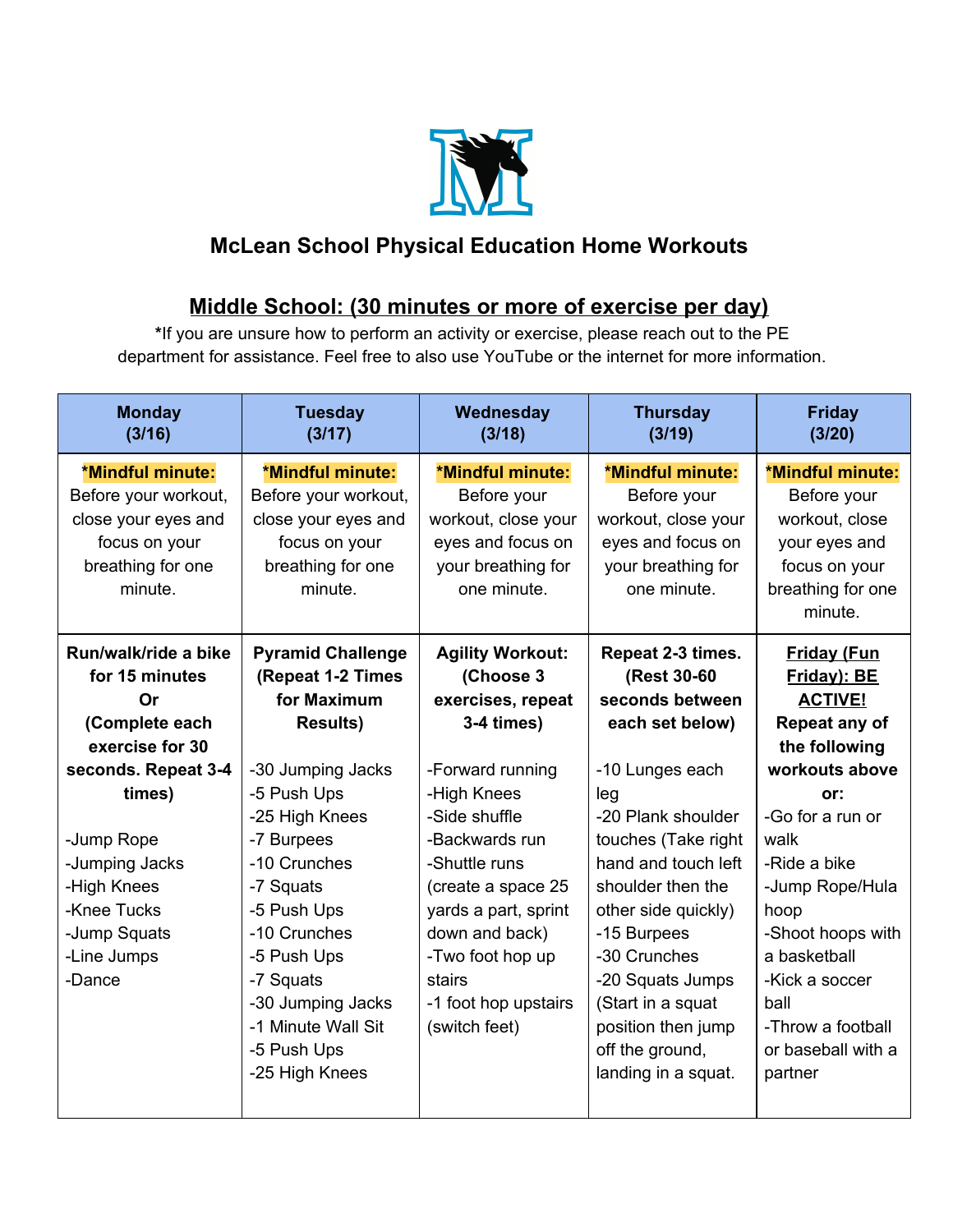|                                                                                                                                                                                                                                                                                                          |                                                                                                                                                                                                                                                                                  |                                                                                                                                                                                                                                                                                                                                                                                                                                                       | -Do this as fast as<br>you can.<br>-10 Forward Arm<br>raises (May use<br>light weight out)<br>-20 Second wall sit<br>-Challenge: Hold a<br>plank for as long<br>as you can.<br>(Remember your<br>time and try to beat<br>it next time!)                                   | -Bump a<br>volleyball<br>-Dance<br>-Gymnastics<br>-Yoga<br>-Hiking            |
|----------------------------------------------------------------------------------------------------------------------------------------------------------------------------------------------------------------------------------------------------------------------------------------------------------|----------------------------------------------------------------------------------------------------------------------------------------------------------------------------------------------------------------------------------------------------------------------------------|-------------------------------------------------------------------------------------------------------------------------------------------------------------------------------------------------------------------------------------------------------------------------------------------------------------------------------------------------------------------------------------------------------------------------------------------------------|---------------------------------------------------------------------------------------------------------------------------------------------------------------------------------------------------------------------------------------------------------------------------|-------------------------------------------------------------------------------|
| Dribble a basketball<br>-Right hand dribble<br>-Left hand dribble<br>-Crossover (Bounce<br>right hand to left<br>hand)<br>-Bounce pass with a<br>partner<br>-Chest Pass with a<br>partner<br>Shoot hoops with a<br>basketball<br>-Around the world<br>shooting<br>Play with a family<br>member or friend | <b>Throwing and</b><br>Catching: (Use a<br>small ball, tennis<br>ball, football,<br>baseball/softball)<br>-Toss and Catch to<br>yourself<br>-Throwing and<br>catching off a wall<br>-Throwing at a target<br>-Find a partner and<br>work on overhand<br>throwing and<br>catching | Dribbling with<br>your feet (soccer<br>ball, kickball, or<br>any ball you can<br>use with your feet)<br>-Toe taps on top of<br>the ball<br>-Tick Tock- Move<br>the ball back and<br>forth between your<br>feet<br>-Right foot dribble<br>-Left foot dribble<br>-Dribble in and out<br>of cones or other<br>objects you can put<br>down as obstacles<br>-Using your feet,<br>pass back and forth<br>with a partner<br>-Kick a ball towards<br>a target | <b>AB Workout:</b><br>(Complete 2-3<br>times)<br>-10 Situps or<br>crunches<br>-20 Russian Twists<br>-20 Bicycles<br>-10 Supermans<br>-Plank (10<br>seconds-45<br>seconds)<br>-Partner sit ups with<br>a ball (Sit up and<br>toss a small, light,<br>ball to your partner) | <b>Stay Active!</b>                                                           |
| <b>Reflection:</b><br>Think about how you<br>felt after the workout.<br>Share your feelings                                                                                                                                                                                                              | <b>Reflection:</b><br>Think about how you<br>felt after the workout.<br>Share your feelings                                                                                                                                                                                      | <b>Reflection:</b><br>Think about how<br>you felt after the<br>workout. Share                                                                                                                                                                                                                                                                                                                                                                         | <b>Reflection:</b><br>Think about how<br>you felt after the<br>workout. Share                                                                                                                                                                                             | <b>Reflection:</b><br>Think about how<br>you felt after the<br>workout. Share |